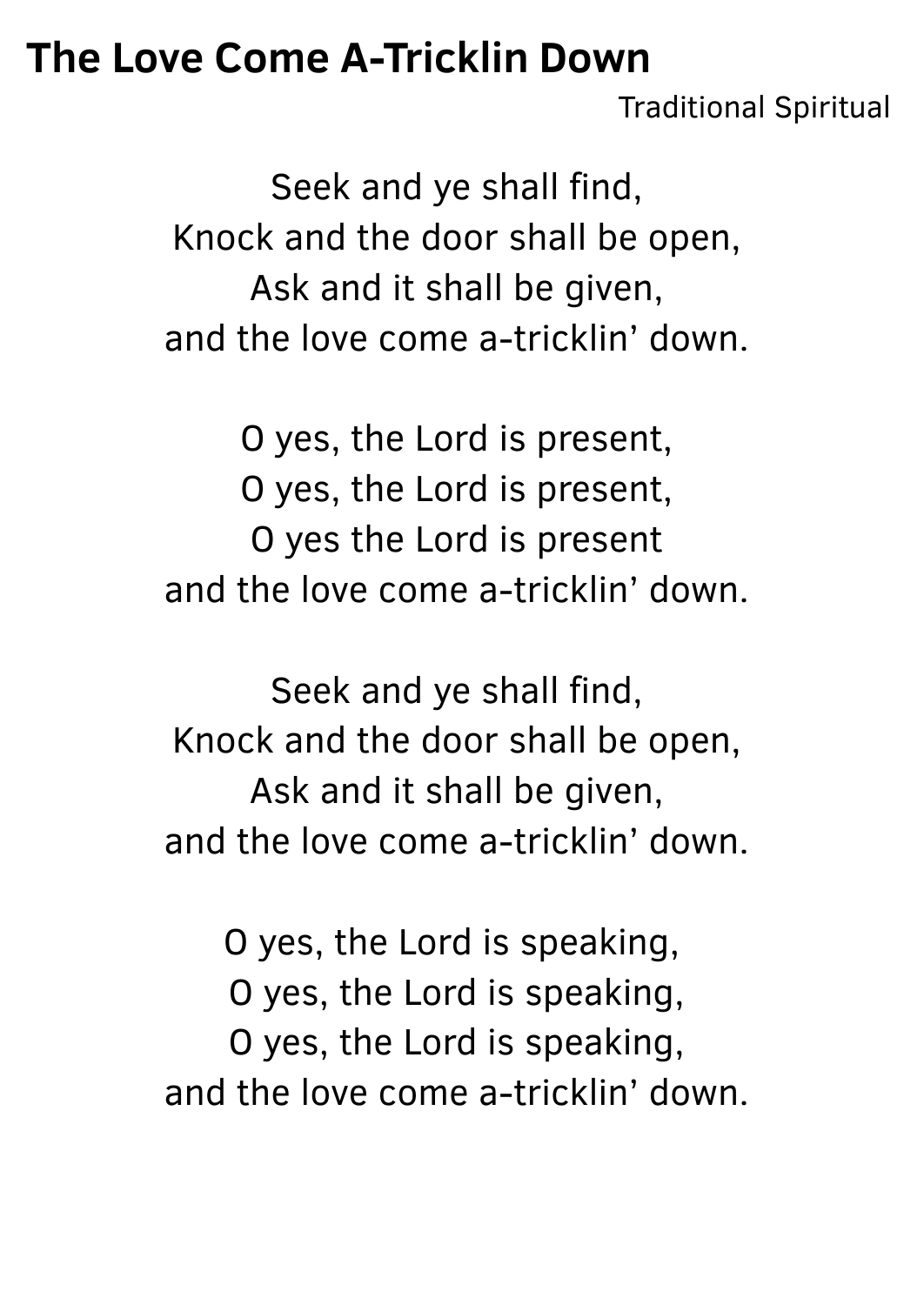Seek and ye shall find, Knock and the door shall be open, Ask and it shall be given, and the love come a-tricklin' down.

We're one in the mind and spirit, We're one in the mind and spirit, We're one in the mind and spirit, and the love come a-tricklin' down.

Seek and ye shall find, Knock and the door shall be open, Ask and it shall be given, and the love come a-tricklin' down.

I see the Christ within you, I see the Christ within you, I see the Christ within you, and the love come a-tricklin' down.

Seek and ye shall find, Knock and the door shall be open, Ask and it shall be given, and the love come a-tricklin' down.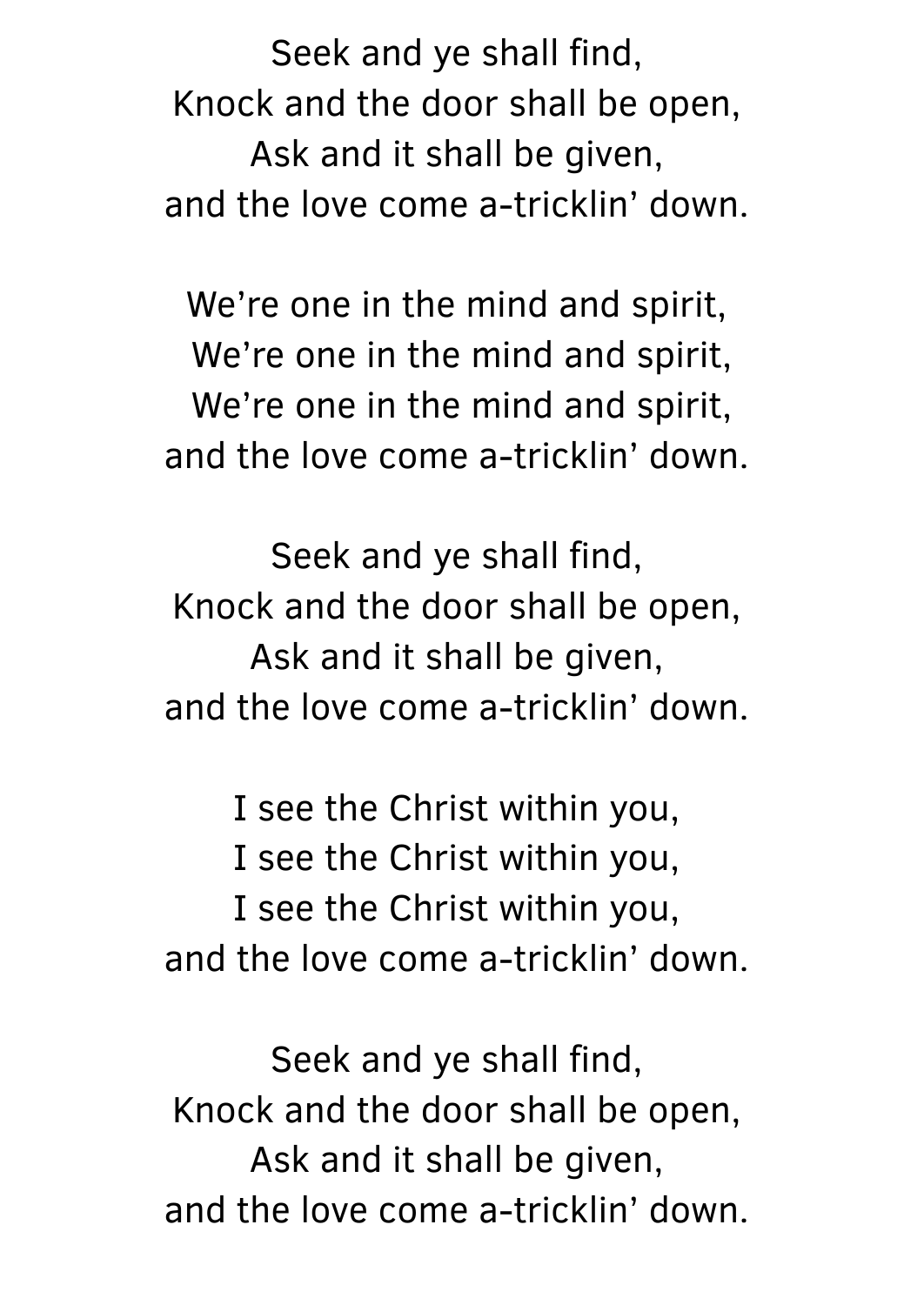**I Am So Happy** Warren Meyer

I am so happy, perpetually happy ! Oh, I am so happy and free !

Summertime, wintertime, springtime, and autumn, Yes, I am so happy and free !

Inside me, outside me, 'round about me, Oh, I am so happy and free !

I am so happy, perpetually happy, Yes, I am so happy and free !

I am so happy and free !